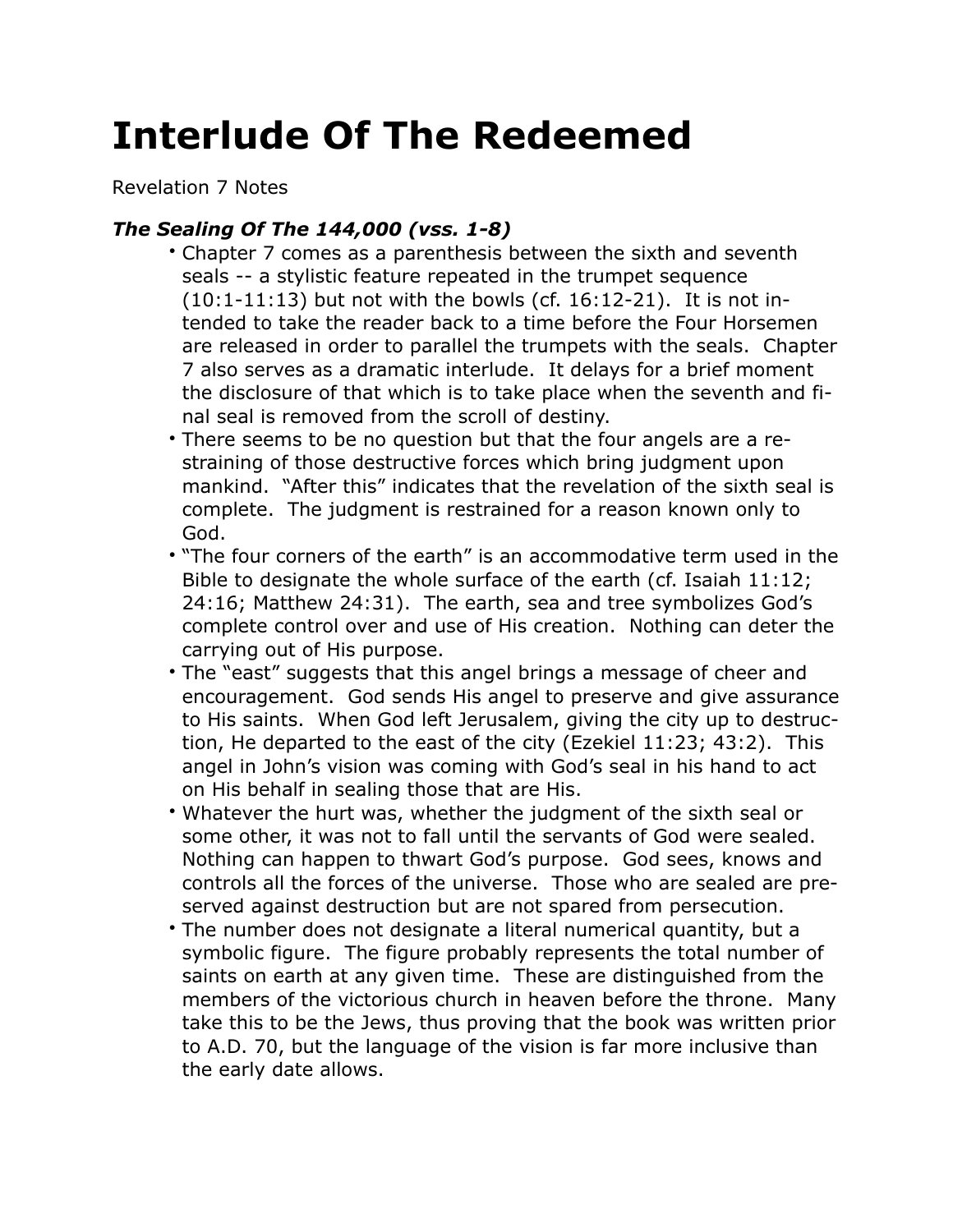• No discernible reason is disclosed for the arrangement of names as they appear in this list. It is interesting to note that Ephraim and Dan are not listed, though Manasseh and Joseph are. A possible explanation is that through Jeroboam I, a descendant (1 Kings 11:26), Ephraim led Israel into idolatry (1 Kings 12:25-33) and Dan left his inheritance and moved north to Laish (later called Dan) where he settled and practiced idolatry (Judges 18). Levi, who had no land inheritance, appears among the twelve, although his name does not appear in some of the Old Testament lists.

## *The Song Of Victory (vss. 9-17)*

- In this section, John introduces this second phase of the vision as he introduced the first (vs. 1). This was not a new vision, but the counterpart of vss. 1-8. This "great multitude" shows that only He knows those who are His and those who continue faithful until death. Those on earth who are sealed to God are symbolically numbered as a hundred and forty-four thousand, and the ones who are finally victorious are symbolically unnumbered as a great multitude which no man can number.
- The shout of salvation is a shout of praise and gratitude to God and the Lamb for the salvation provided; the multitude acknowledges both to be the source of salvation. This salvation, which began with redemption through His blood, and continued by divine help through the persecutions and trials to the present moment of triumph.
- The angel's "Amen" voiced their approval and endorsement of the praise offered by the great multitude (vs. 10). As in the throne scene (5:12) where the angels had offered their sevenfold ascription of praise to the Lamb, so here they offer a sevenfold attribution of worship and praise to God. The angel's praise to God does not exclude the Lamb, for He was included in their "Amen" to the praise offered to Him by the multitude.
- It seems appropriate that an elder, one who represents the redeemed, would ask and answer the question; it was also an elder who had come to John's aid earlier (5:5). This question was not a rhetorical one, it was asked that it might be answered.
- "Thou knowest" is both a confession of John's ignorance and a request for information. The elder's reply indicates the multitude as "they that come out of the great tribulation." The verb tense here indicates a continuous coming, not a past or completed coming as implied by the King James translation, "they which came" out of the tribulation.
- The "great tribulation" took place in the Roman period through which the saints contemporary with John were passing, beginning with